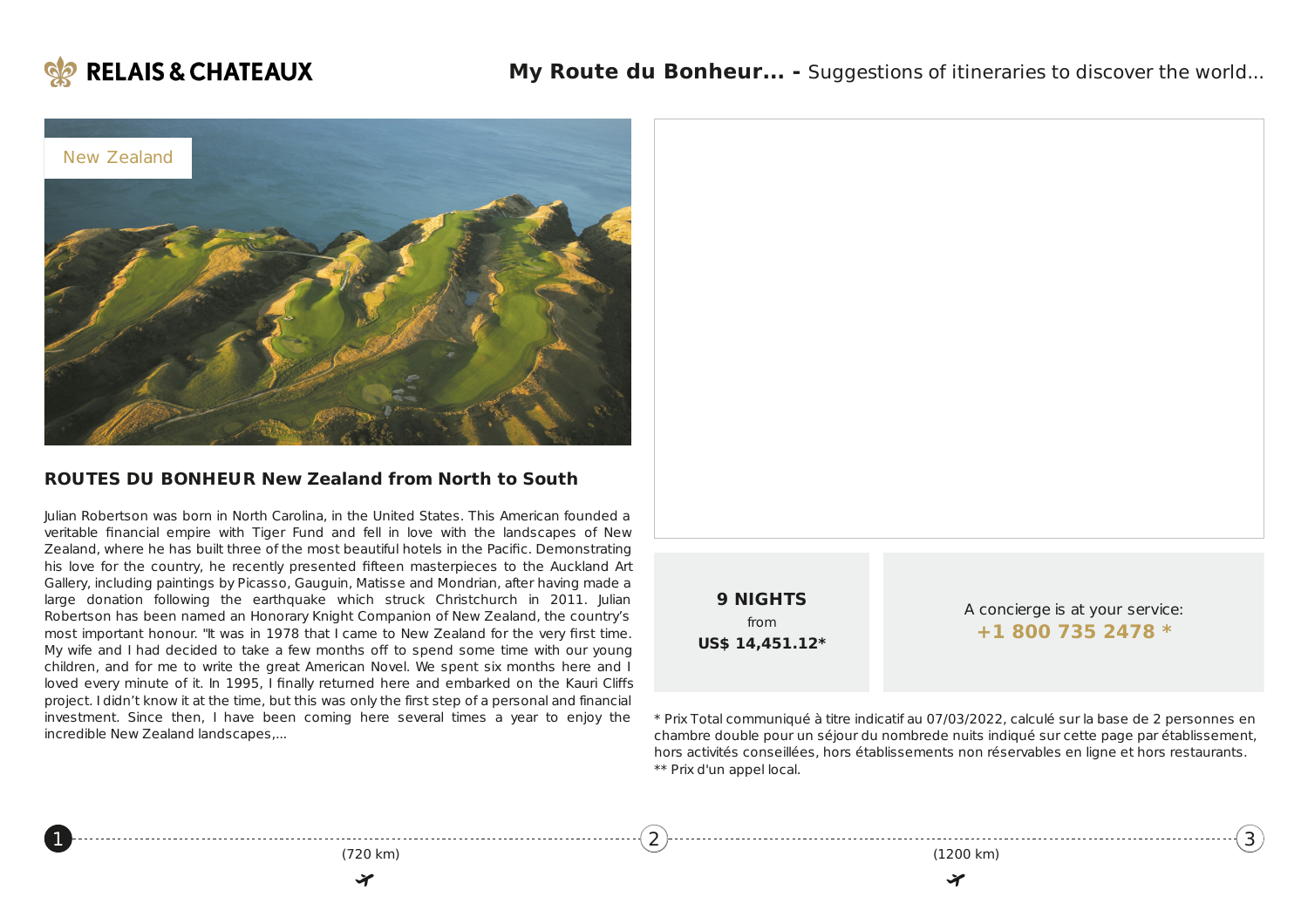

( 1 property available )

## MATAURI BAY - 3 NIGHTS

## The Lodge at Kauri Cliffs

**Hotel and restaurant overlooking the ocean.** Set on 6,000 acres near Matauri Bay, Northland, The Lodge at Kauri Cliffs offers spectacular 180 degree views of the Pacific Ocean, and overlooks a championship golf course. The beautiful panoramic view encompasses Cape Brett, and the Cavalli Islands. This splendid plantation lodge has a spacious living room, two private day rooms and a beautiful dining room with outdoor decks overlooking the Pacific Ocean. The magnificent spa facility is located in a native Totara forest, while the cottages are nestled on the edge of the forest and have been designed to offer the same stunning vista as the veranda of the main lodge.

Annual closing : From July 19th to September 16th.



Member Relais & Châteaux since 2003 139 Tepene Tablelands Road 0478, Matauri Bay (Northland)

<span id="page-1-0"></span>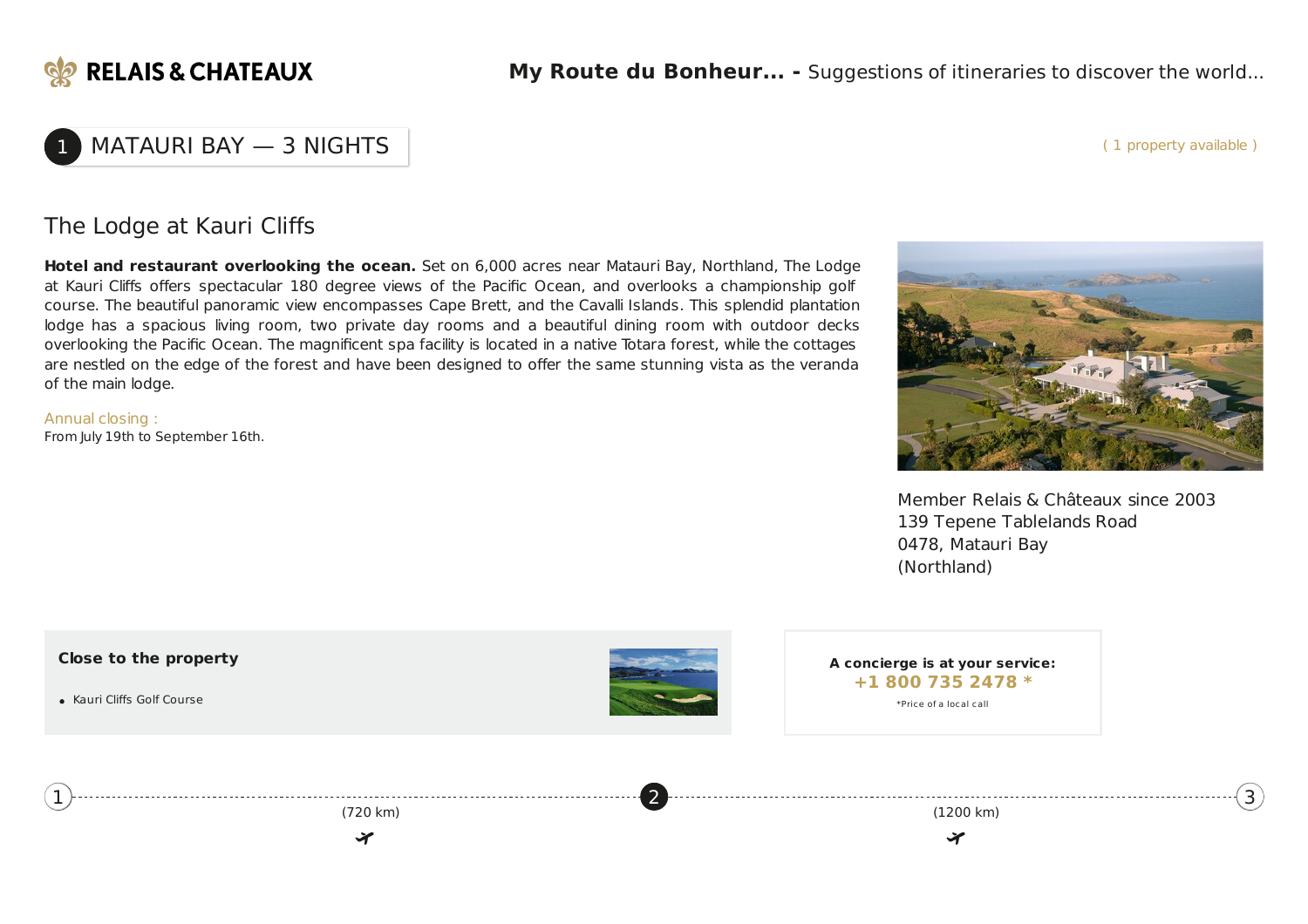

( 1 property available )

[3](#page-2-0)

# 2 HAWKES BAY — 3 NIGHTS

### The Farm at Cape Kidnappers

**Hotel and restaurant on a golf course.** Far out to the east of Hawke's Bay wine country, The Farm at Cape Kidnappers sits atop rolling farmland and rugged cliffs that give way to vast sea views. Home to not only a lodge and spa, this unique property also boasts an award-winning Tom Doak-designed golf course and a sanctuary for some of New Zealand's most precious flora, fauna and endangered animals. Warm and enveloping, its generous suites and Owner's Cottage deliver sumptuous comfort and awe-inspiring panoramic views. The main lodge overlooks the working farm, golf course and Pacific Ocean, and houses the guest lounge, library, wine cellar and snug, providing a variety of options of dining locations. And never short on incredible experiences, activities include exploring the expansive estate on horseback or Can-Am and hiking any of the many walking trails.

Annual closing : From December 20th to January 6th.



Member Relais & Châteaux since 2008 446 Clifton Road, Te Awanga 4180, Hawkes Bay (Hawkes Bay)

<span id="page-2-0"></span>